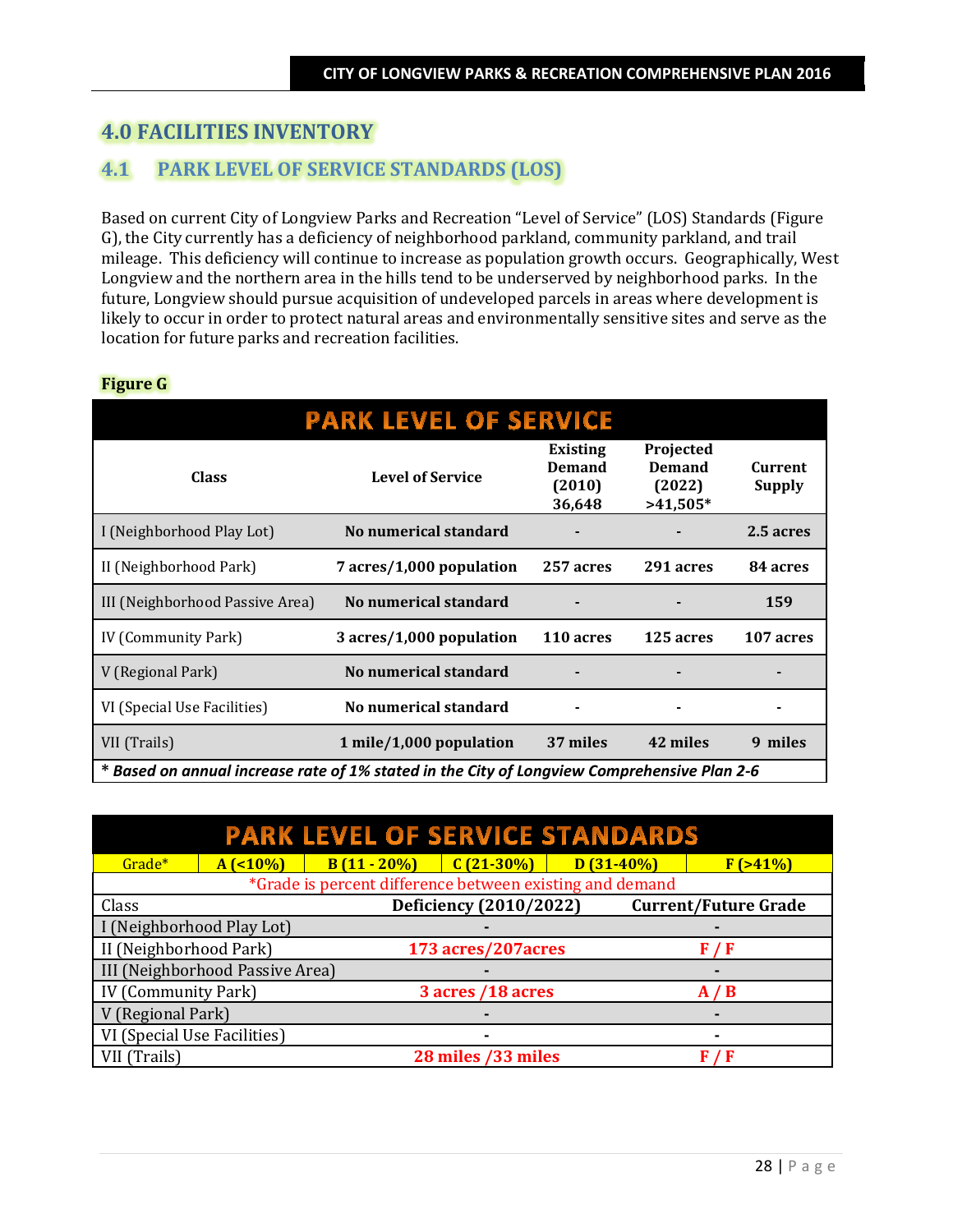# **4.2 CLASSIFICATION OF RECREATIONAL AREAS AND PARKS**

The most commonly used measurement to classify parks is by:

- The **SIZE** of the park.
- The **CHARACTERISTICS** of the park.
- The **GENERAL USE** of the park.
- The **USER SERVICE AREA** of the park.

The above factors are all interrelated and largely determine the recreational capabilities of the park site. Standards for these four elements have been developed from current practices in park system development.

## **PARK CLASSIFICATIONS FOR THE LONGVIEW PARKS AND RECREATION DEPARTMENT**

| <b>CLASS I:</b>   | NEIGHBORHOOD PLAY LOT            |
|-------------------|----------------------------------|
| <b>CLASS II:</b>  | NEIGHBORHOOD PARK                |
| <b>CLASS III:</b> | <b>NEIGHBORHOOD PASSIVE AREA</b> |
| <b>CLASS IV:</b>  | <b>COMMUNITY PARK</b>            |
| <b>CLASS V:</b>   | <b>REGIONAL PARK</b>             |
| <b>CLASS VI:</b>  | <b>SPECIAL USE FACILITIES</b>    |
| <b>CLASS VII:</b> | <b>TRAILS</b>                    |
|                   |                                  |

Each of the City of Longview Parks is classified I - VII. It should be noted that many parks will occur in combinations due to their amenities and overlap services. For instance, neighborhood playground facilities will often be found within a community park. These facilities must then be recognized as not only serving as part of the community park, but also as forming user service areas for a neighborhood playground. Hence, a larger community or regional park will often be shown as also serving the city on a neighborhood level as a playground or passive recreation area.

A brief summary of each class of park is presented which includes size of park, characteristics, then general use, and the needs analysis for the type of classification. After each description of classification a list of existing facilities will be named and described.

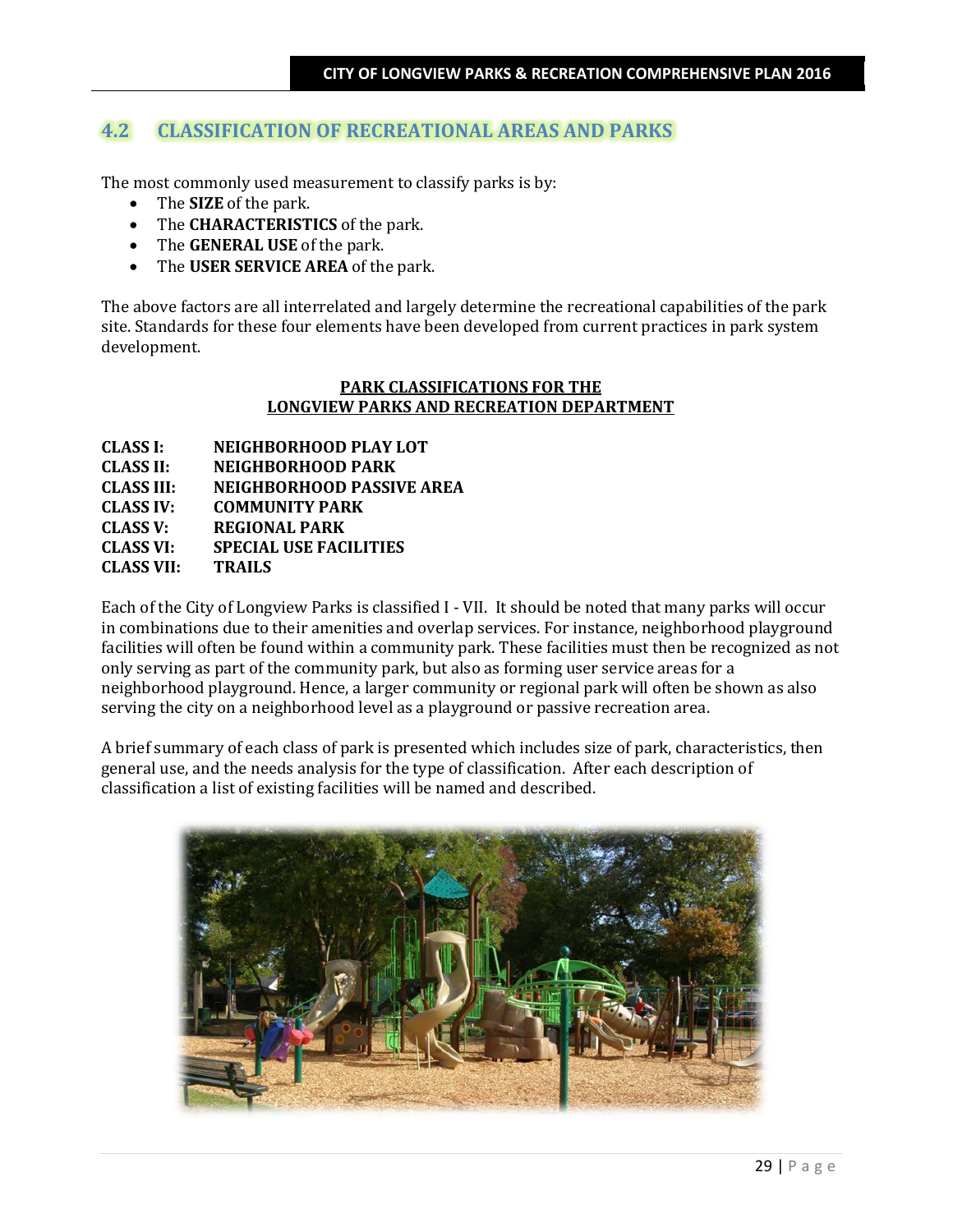# **CLASS I - NEIGHBORHOOD PLAY LOT**

| Size:                   | One acre or less                                                                                                     |
|-------------------------|----------------------------------------------------------------------------------------------------------------------|
| <b>Characteristics:</b> | Play apparatus, paved multi-use area, small open area for group games and<br>informal play, benches and landscaping. |
| <b>General Use:</b>     | Active recreation area for preschool and lower elementary age children                                               |
|                         | during school hours, weekends, and summertime.                                                                       |
| <b>Service Area:</b>    | $\frac{1}{4}$ mile or less (3 - 4 blocks) from park perimeter                                                        |
| <b>Needs Analysis:</b>  | Because of their limited service capacity, the acquisition of additional playlots                                    |
|                         | is not recommended, unless in the downtown corridor where a pocket park                                              |
|                         | has been recommended. The emphasis should be placed on acquiring                                                     |
|                         | sufficient land to develop additional neighborhood parks.                                                            |

### **CLASS 1 - EXISTING NEIGHBORHOOD PLAYLOTS**

#### **BAILEY PARK**

A .75 acre site located on the S. E. corner of the intersection of 34th Avenue and Oak Street, north of Ocean Beach Highway. The park has playground equipment, a hard court, picnic shelter, and open play area. There are no natural or man-made barriers to the service area.

#### **KELLOGG PARK**

A .5 acre site located at the northern confluence of Dorothy and 33rd avenues, south of Ocean Beach Highway. The park has updated playground equipment and picnic tables. There are man-made barriers, due to automobile traffic flow and railroad use: the railroad tracks along the west wide of Dorothy and Ocean Beach Highway to the north.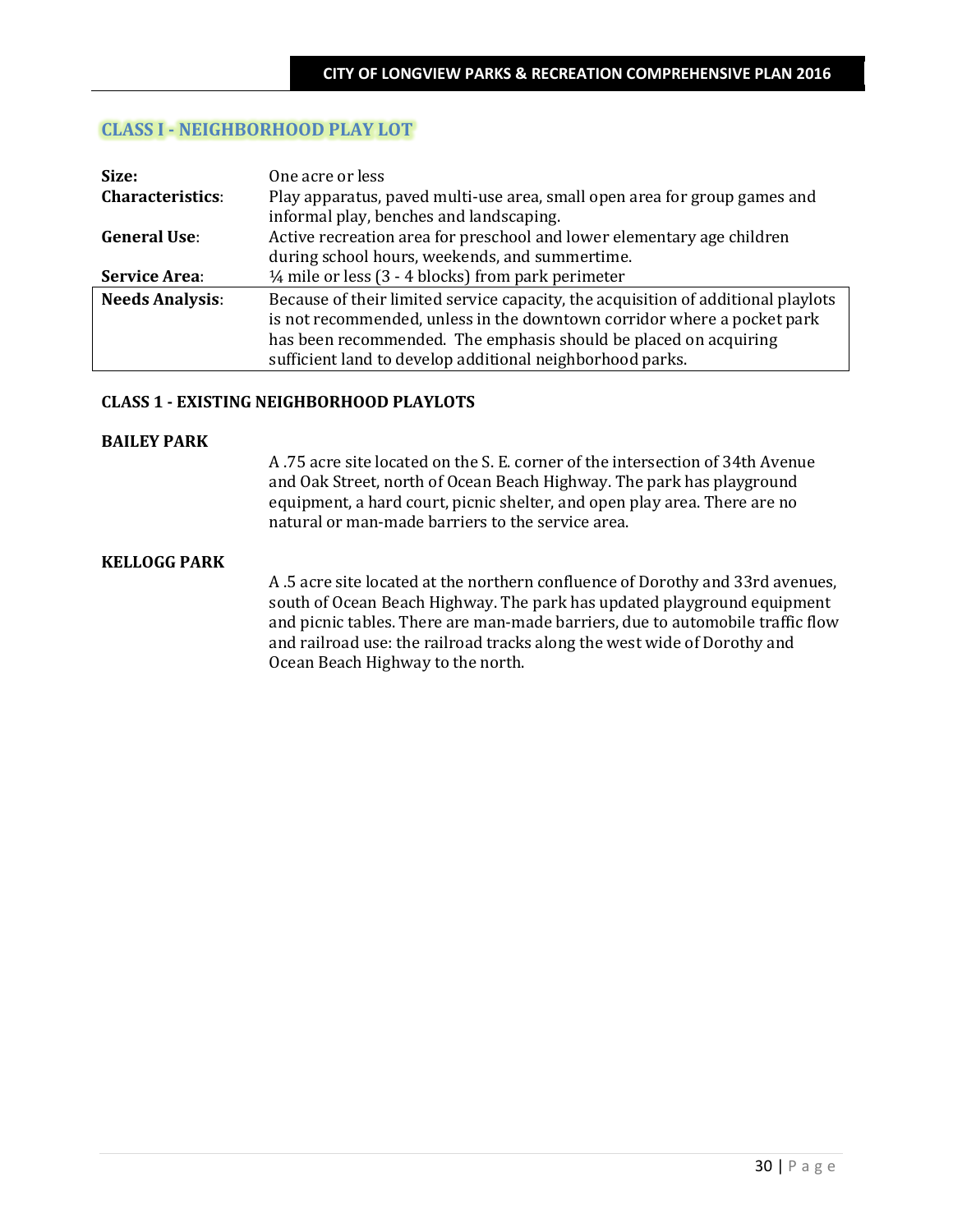| Size:                      | Two to fifteen acres (desirable size - 7+ acres) May also be larger if it services            |                                                                              |  |  |
|----------------------------|-----------------------------------------------------------------------------------------------|------------------------------------------------------------------------------|--|--|
|                            |                                                                                               | an area with dense residential population.                                   |  |  |
| <b>Characteristics:</b>    |                                                                                               | Playground apparatus, ball fields, multi-purpose game courts, tennis courts, |  |  |
|                            |                                                                                               | picnic areas, a shelter or recreation building, and a restroom.              |  |  |
| <b>General Use:</b>        | All ages                                                                                      |                                                                              |  |  |
| <b>Service Area:</b>       | $\frac{1}{4}$ to $\frac{1}{2}$ mile radius from the perimeter depending on the density of the |                                                                              |  |  |
|                            |                                                                                               | population and the extent of traffic.                                        |  |  |
| <b>Needs Analysis:</b>     |                                                                                               |                                                                              |  |  |
| Standard:                  |                                                                                               | 7 acres/1000 population                                                      |  |  |
| Current supply:            |                                                                                               | 11 neighborhood playgrounds totaling 84 acres                                |  |  |
| Standard required:         |                                                                                               | 7 acres per $1,000$ population = 257 acres                                   |  |  |
|                            |                                                                                               | (based on a population of 36,648)                                            |  |  |
| <b>Current Deficiency:</b> |                                                                                               | <u>173 acres</u>                                                             |  |  |
| Future Need:               |                                                                                               | 7 acres per $1,000$ population = 291 acres                                   |  |  |
|                            |                                                                                               | (based on a 2022 population projection $> 41,505$ )                          |  |  |
| <b>Future Deficiency:</b>  |                                                                                               | 207 acres                                                                    |  |  |

## **CLASS II - NEIGHBORHOOD PARK**

### **CLASS II - EXISTING NEIGHBORHOOD PARKS**

### **7TH AVENUE PARK**

A 29.8 acre site with playground equipment, softball fields, soccer fields, picnic shelter, concession buildings, restrooms and a parking lot. The Class II park barriers include 3rd Avenue to the East and Tennant Way to the South. Due to the dense populations, this park serves as a neighborhood park to Third Avenue, Broadway, and Downtown Neighborhoods.

## **ALTRUSA PARK**

A 5.6 acre site with playground equipment, basketball court, picnic shelter, and benches. It also includes 1.3 mile gravel trail along the slough which is a partnership with the Diking District. This park serves the West Longview Neighborhood.

#### **ARCHIE ANDERSON PARK**

A 6.33 acre site located between 21st and 22nd avenues on the south side of Alabama Street. The park has new lighted outdoor basketball courts, playground equipment, baseball field, hard court area, picnic tables, restrooms and parking lot and provides access to the Highlands Trail along Industrial Way. The Class II park barriers include Industrial Way to the south and Oregon Way to the east due to automobile traffic flow and incompatible land uses. This park serves the Highlands Neighborhood.

#### **CLONEY PARK**

A 5.1 acre site located on the south side of Washington Way and the north side of Douglas Street at the intersection of Washington Way, Nichols Blvd., and 30th Avenue. The park has playground equipment, skate park, BMX bike track, shelter, walk/bike path, open play area, and the Recreation and Parks Administrative buildings. This park serves the West and East Olympic Neighborhoods.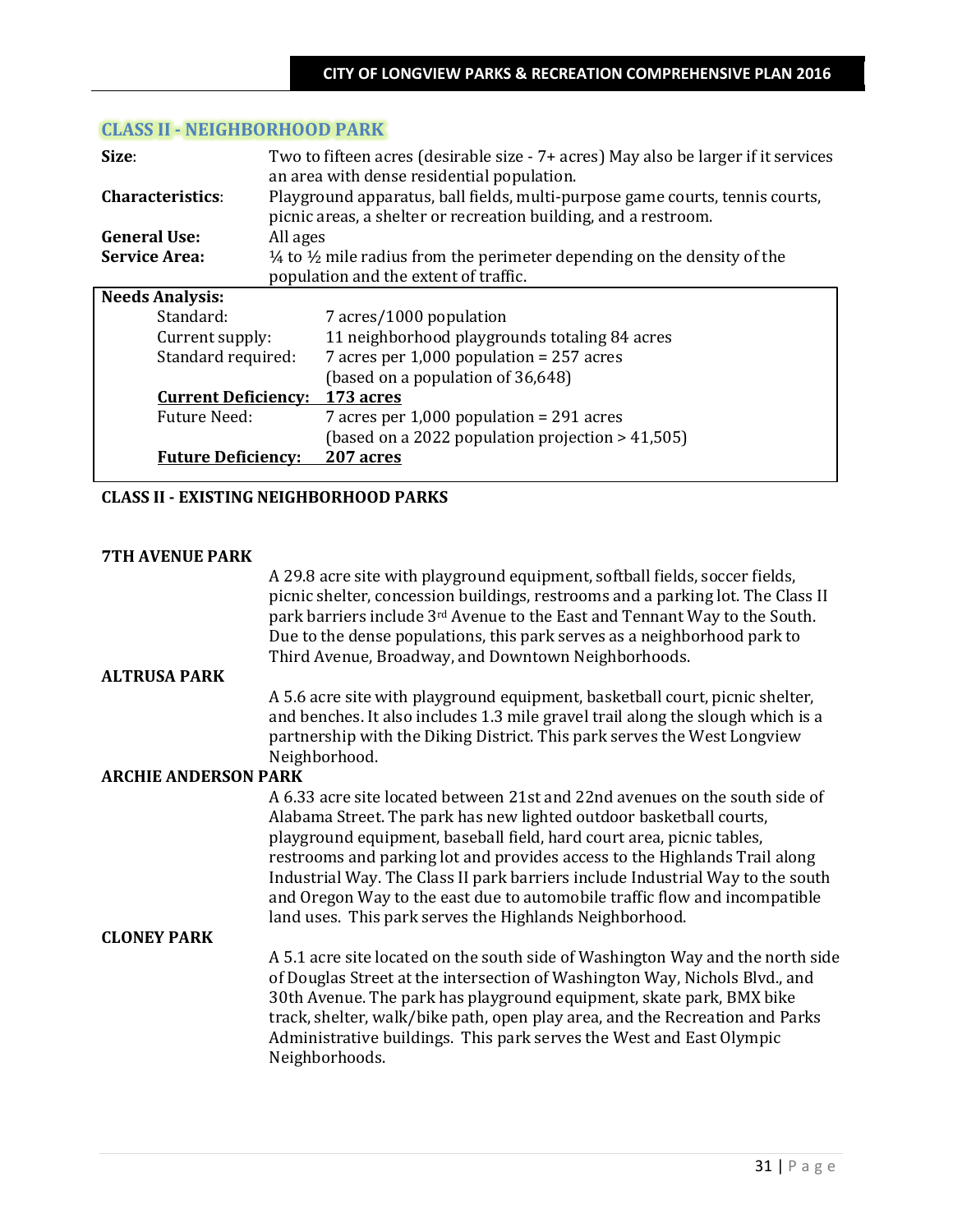#### **JOHN NULL PARK**

An 11 acre site with playground equipment, youth baseball fields, four tennis courts, open play area, picnic tables, restrooms, parking lot. The Class II park barrier to the south includes Ocean Beach Highway due to automobile traffic flow. This park serves the Cascade/City View Neighborhood.

## **MARK HOEHNE PARK**

A 5 acre site located at the intersection of Robbins Street and Finch Drive on the north side of Ocean Beach Highway northwest of 50th Avenue. The park has playground equipment, small play space and picnic shelter. Design plans call for further development including tennis courts, basketball court, walking/bike path and open larger play area. A bridge across the ditch would open access to new residential development to the south east. This park serves the West Longview Neighborhood.

## **REGENCY PARK**

A 7.8 acre site that currently being maintained by park maintenance, but not being used for park services as it is undeveloped. There is a park deficiency in this area; therefore the site should be developed to include play structures, open areas, and nature amenities due to the type of land use. Identified barrier is the golf course along 42nd Avenue to the east and irrigation ditch to the north of the park land. This park would serve the West Longview Neighborhood.

#### **ROTARY PARK**

A 1.28 acre site located on the northwest corner of Rosewood and oak streets. The park has playground equipment, tennis courts and a picnic shelter. A fence line that runs in a north-south direction along the entire eastern edge of Mint Valley Golf Course is the identified barrier. This park serves the Mint Valley Neighborhood.

#### **VANDERCOOK PARK**

A 2.6 acre site located between Louisiana and Larch streets and 20th and 21st avenues, east of Lake Sacajawea and west of the Civic Center. The park has playground equipment, tennis courts, pickleball courts, shuffleboard, picnic tables and paved walking path. This park serves the Old and New West Side Neighborhoods.

#### **VICTORIA FREEMAN PARK**

A 5.6 acre site located at the intersection of Douglas Street and 9th Avenue. The north end of the park abuts the McClelland Center. The park has playground equipment, softball field, informal soccer field, basketball court, picnic shelter, recreation building and parking. Tennant Way on the south; that portion of Drainage Ditch #4 located along the eastern flank of 7th Avenue Park between Hudson Street on the north end, and 15<sup>th</sup> Avenue on the west are man-made barriers. This park serves the Broadway, Downtown, and Third Avenue Neighborhoods.

## **WINDEMERE PARK**

A 3.4 acre site located along the south side of the drainage ditch, in that subdivision located between 46th and 50th avenues, along the north side of Ocean Beach Highway. The park has playground equipment, picnic shelter and tables, and open play area. The drainage ditch along its north flank acts as a man-made barrier. This park serves the West Longview Neighborhood.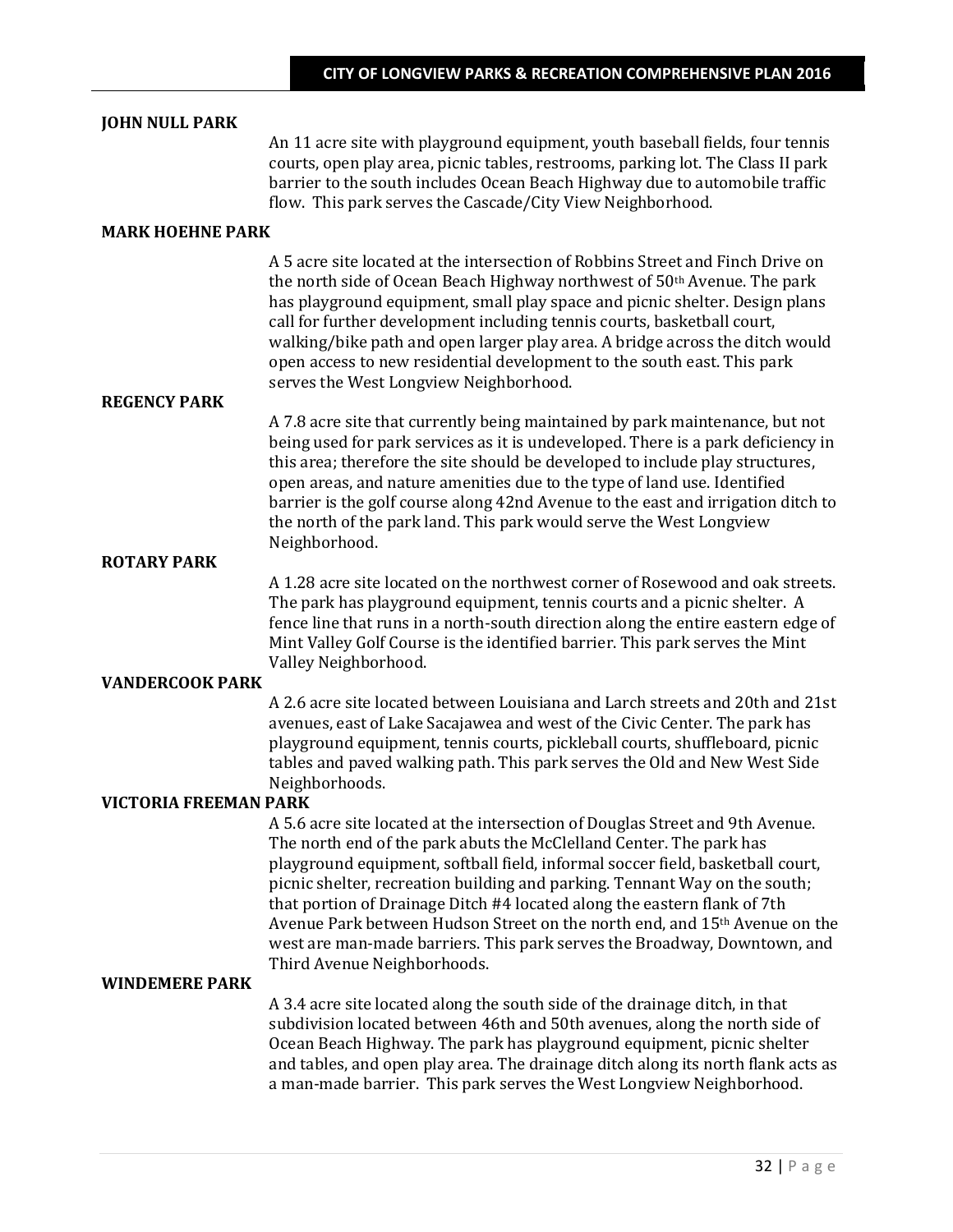#### **CLASS III - NEIGHBORHOOD PASSIVE AND PRESERVATION AREA**

| Size:                   | May range from less than an acre to over a hundred acres depending on the<br>area intended to serve.                                                                                                                                                                                                                    |
|-------------------------|-------------------------------------------------------------------------------------------------------------------------------------------------------------------------------------------------------------------------------------------------------------------------------------------------------------------------|
| <b>Characteristics:</b> | Could consist of wooded areas with hiking and nature trails; preservation and<br>wetlands areas; diverse or unique natural resources such as lakes, streams,<br>marshes, flora, fauna, and topography; gardens; open grass areas for informal<br>uses; picnic facilities with shelters; and viewing areas with benches. |
| <b>General Use:</b>     | All ages, but often more heavily by adults.                                                                                                                                                                                                                                                                             |
| <b>Service Area:</b>    | $\frac{1}{2}$ to 2 miles                                                                                                                                                                                                                                                                                                |
| <b>Needs Analysis:</b>  | Every effort should be made to protect natural area from the effects of<br>development.                                                                                                                                                                                                                                 |
|                         |                                                                                                                                                                                                                                                                                                                         |

#### **CLASS III - EXISTING NEIGHBORHOOD PASSIVE AND PRESERVATION AREAS**

### **ALTRUSA PARK**

A 5.6 acre site with playground equipment, basketball court, picnic shelter, and benches. It also includes 1.3 mile gravel trail along the slough which is a partnership with the Diking District.

#### **COWLITZ RIVER SITE**

This site is a 2.3 acre undeveloped property fronting the Cowlitz River along 1<sup>st</sup> Avenue. The adopted master plan includes developing the site as a trail head with river overlook areas and picnic tables. There will also be habitat enhancement plantings to provide for peaceful open space.

#### **GERHART GARDENS**

This 14 acre site is located at 40 Tennant Way, Longview. Amenities include a boat launch, basketball courts, swing set, picnic tables, restrooms, dog park with covered shelter, and volleyball courts.

## **LAKE SACAJAWEA PARK**

A 127 acre site (60 acres of lake) in an arboretum setting with tree identification tags, a 3 ½ mile perimeter gravel trail, azalea and rhododendron gardens, playground equipment, perennial garden, restrooms, Japanese garden, fishing docks, picnic sites and shelters, and restrooms. This park is located on the National Historic Register.

## **LIBRARY GROUNDS**

A 4.4 acre manicured site housing the public library and parking lot with mature landscaping, a rose garden, and Shay Station locomotive shelter.

## **R.A. LONG PARK**

A 5.5 acre manicured site with mature landscaping, walking paths, sitting and picnic areas, historic plaques and monuments and a newly constructed plaza area with fountain.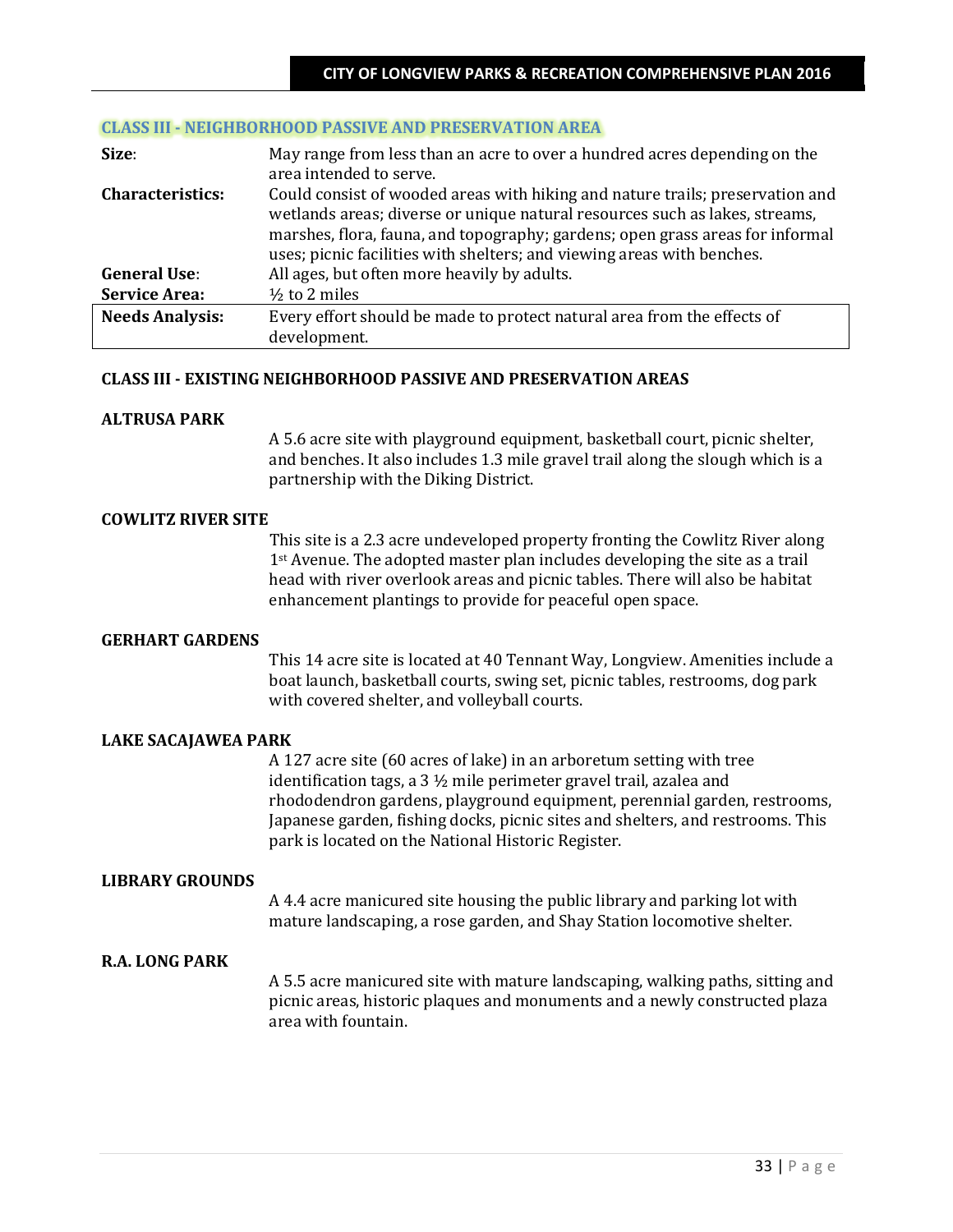## **CLASS IV - COMMUNITY PARK**

| Size:                      | 16+ acres (desirable size - 25+ acres) may include smaller parks that provide<br>for multi-use amenities and activities not offered elsewhere within the<br>neighborhood or city. |                                                     |  |  |
|----------------------------|-----------------------------------------------------------------------------------------------------------------------------------------------------------------------------------|-----------------------------------------------------|--|--|
| Characteristics:           | Playground equipment, athletic fields, tennis courts, multi-use courts,<br>swimming pool, picnic areas, community center, restrooms, parking lot and                              |                                                     |  |  |
|                            | trails.                                                                                                                                                                           |                                                     |  |  |
| <b>General Use:</b>        |                                                                                                                                                                                   | Active recreational use by all ages.                |  |  |
| <b>Service Area:</b>       | 1 to 2 mile radius as defined by physical boundaries.                                                                                                                             |                                                     |  |  |
| <b>Needs Analysis:</b>     |                                                                                                                                                                                   |                                                     |  |  |
| Standard:                  |                                                                                                                                                                                   | 3 acres/1,000 population                            |  |  |
| Current Supply:            |                                                                                                                                                                                   | 4 community parks totaling 107 acres                |  |  |
| Standard required:         |                                                                                                                                                                                   | 3 acres/1,000 population = $110$ acres              |  |  |
|                            |                                                                                                                                                                                   | (based on a population of 36,648)                   |  |  |
| <b>Current Deficiency:</b> |                                                                                                                                                                                   | 3 acres                                             |  |  |
| Future Need:               |                                                                                                                                                                                   | $3 \arcsin(1,000)$ population = 120 acres           |  |  |
|                            |                                                                                                                                                                                   | (based on a 2022 population projection $> 41,505$ ) |  |  |
| <b>Future Deficiency:</b>  |                                                                                                                                                                                   | 18 acres                                            |  |  |

### **CLASS IV - EXISTING COMMUNITY PARKS**

#### **7TH AVENUE PARK**

A 29.8 acre site with playground equipment, softball fields, soccer fields, picnic shelter, concession building, restrooms, parking lots, and dike trail access.

#### **ARCHIE ANDERSON PARK**

A 6.33 acre site located between 21st and 22nd avenues on the south side of Alabama Street. The park has new lighted outdoor basketball courts, playground equipment, baseball field, hard court area, picnic tables, restrooms and parking lot and provides access to the Highlands Trail along Industrial Way. This park is situated by Industrial Way to the south and Oregon Way to the east.

#### **JOHN NULL PARK**

An 11 acre site with playground equipment, baseball fields, lighted tennis courts, picnic tables, open play area, parking lot and restrooms.

#### **LAKE SACAJAWEA PARK**

A 127 acre site (60 acres of lake) in an arboretum setting with tree identification tags, a 3 ½ mile perimeter trail around a lake, azalea and rhododendron gardens, perennial garden, Japanese garden, fishing docks, picnic sites and shelters, and restrooms. This park is located on the National Historic Register.

## **ROY MORSE PARK**

A 60 acre site with playground softball fields - two lighted, baseball fields, soccer fields, 9-hole disc golf, concession buildings, picnic facilities, horseshoe courts, maintenance garage, parking lots, paved trail, restrooms, and nursery.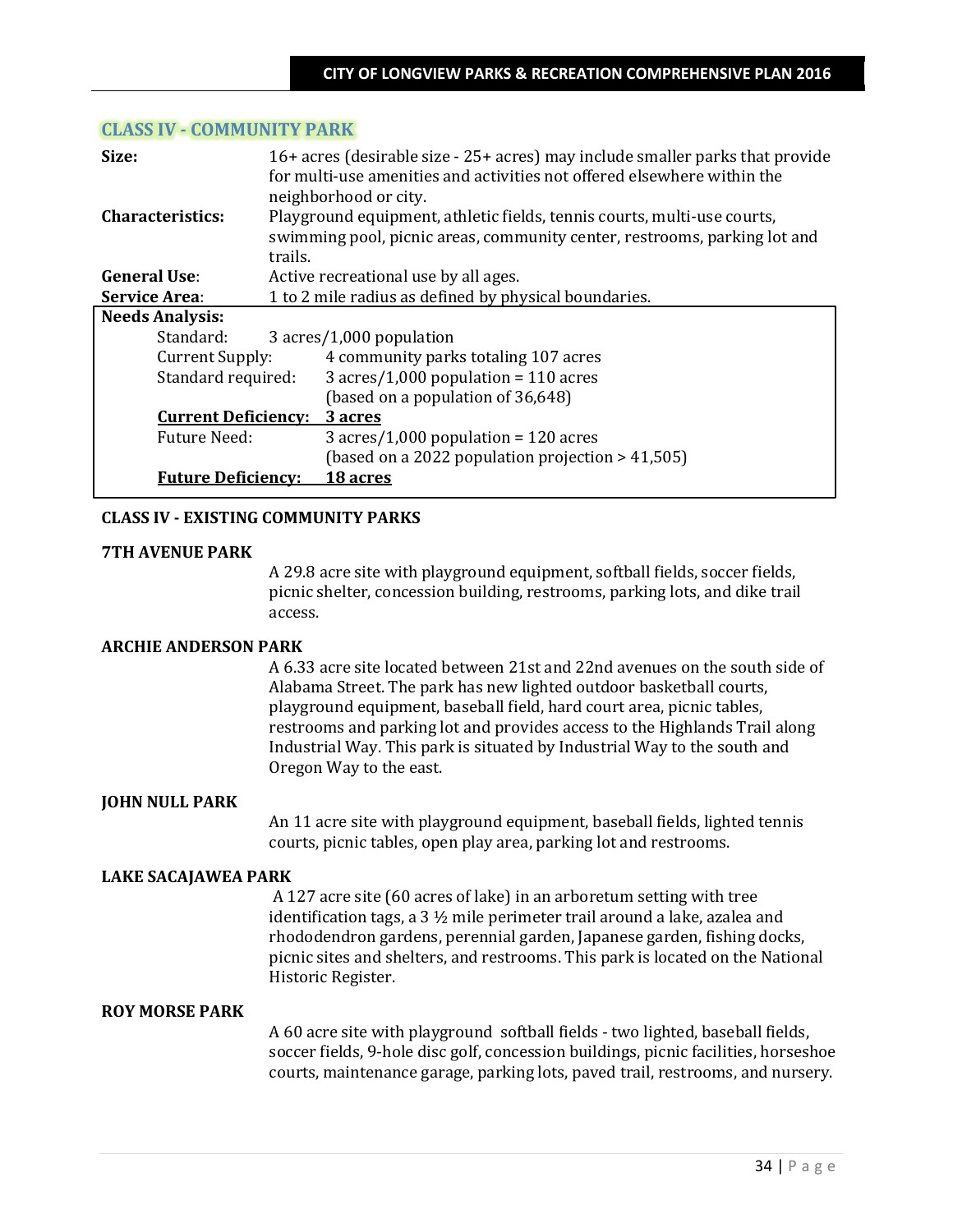# **CLASS V - REGIONAL PARK/FACILITY**

| Size:            | Dependent upon the focus of the park and the requirements of the activity(s).  |
|------------------|--------------------------------------------------------------------------------|
| Characteristics: | Natural wooded areas for hiking, day camps, nature study, etc. A lake or river |
|                  | shoreline for swimming, fishing and boat launch facilities. Sports complexes,  |
|                  | multi-purpose community center, aquatics park, golf course, arboretum,         |
|                  | camping facilities, amphitheater, playground equipment, picnic areas with      |
|                  | shelters and parking.                                                          |
| General Use:     | All ages                                                                       |
| Service Area:    | $\frac{1}{2}$ hour driving time to reach the facility.                         |
| Needs Analysis   | The community should determine what facilities are deficient and what they     |
|                  | are willing to support through taxes, user fees, grants and donations.         |

### **CLASS V - EXISTING REGIONAL PARKS/FACILITIES**

#### **7TH AVENUE PARK**

A 29.8 acre site with playground equipment, softball fields, soccer fields, picnic shelter, concession building, restrooms and parking lots.

### **GERHART GARDENS PARK**

This 14 acre site is located at 40 Tennant Way, Longview. Amenities include a boat launch, basketball courts, horseshoe pits, playground, picnic tables, restrooms, dog park with covered shelter, and volleyball courts.

### **JOHN NULL PARK**

An 11 acre site with playground equipment, baseball fields, lighted tennis courts, picnic tables, open play area, parking lot and restrooms.

#### **LAKE SACAJAWEA PARK**

A 127 acre site in an arboretum setting with tree identification tags, a 3 ½ mile lighted, perimeter trail around a lake, azalea and rhododendron gardens, perennial garden, Japanese garden, fishing docks, picnic sites and shelters, playground equipment, small community building and restrooms.

## **MINT VALLEY GOLF COURSE, RACQUET COMPLEX AND FITNESS CENTER**

A 147 acre site providing an 18 hole regulation golf course, six (6) hole par 3 course, driving range, pro shop, restaurant, cart storage building and maintenance buildings; racquet complex with 4 tennis courts, 4 racquetball/walleyball courts and a fitness center; and parking.

#### **ROY MORSE PARK**

A 60 acre site with playground equipment, softball fields - two lighted, baseball fields, soccer fields, 9-hole disc golf course, open play areas, concession buildings, picnic facilities, horseshoe courts, maintenance garage, parking lots, paved trail, restrooms and nursery.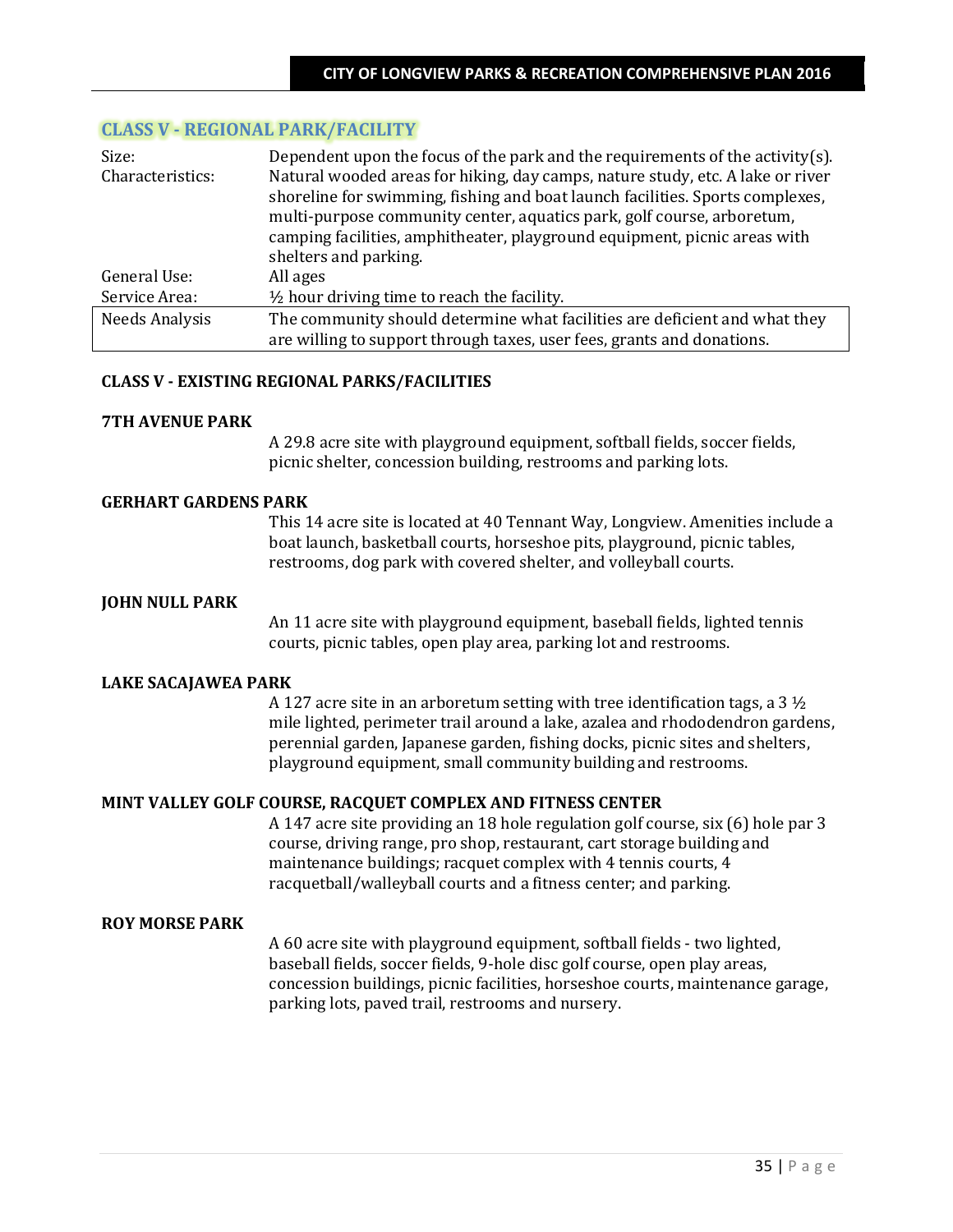# **CLASS VI - SPECIAL USE FACILITIES**

Special use facilities may be developed separately or as a part of a larger park development. They usually contain unique features set up to serve a special group or function.

## **CLASS VI - EXISTING SPECIAL USE FACILITIES**

#### **ELKS MEMORIAL BUILDING**

This building is located in Lake Sacajawea Park and includes two activity rooms that house a computer lab, game room, as well as a rock wall. "The Boulevard" a teen drop-in center operates out of the facility.

#### **MCCLELLAND CENTER**

This building is located in Victoria Freeman Park and includes a large programming space, small meeting room, galley kitchen, office, and parking. Recreation programs, art exhibits, special events, and other rentals take place at the facility.

## **MINT VALLEY GOLF COURSE, RACQUET COMPLEX AND FITNESS CENTER**

A 147 acre site providing an 18 hole regulation golf course, 6 hole par 3 course, driving range, pro shop, restaurant, cart storage building and maintenance buildings; racquet complex with 4 tennis courts, 4 racquetball/walleyball courts and a fitness center; and parking.

#### **SENIOR CITIZEN CENTER**

This building is located in downtown Longview and includes a large meeting room, lounge, two small meeting rooms, a kitchen, offices and limited parking.

### **RECREATION AND PARKS ADMINISTRATION BUILDINGS**

These buildings are located in Cloney Park and house the administrative and programming staff offices and the maintenance equipment garage. In addition, some recreation programs are held at this site.

### **WOMAN'S CLUB BUILDING**

This building is located on 21st Avenue in a residential area, across Kessler Boulevard from Lake Sacajawea. The building is used for general recreation programs and rentals. It has one large and one small meeting room, fireplace, kitchen, stage, storage, and parking lot.

## **COMMUNITY GARDENS**

A 4 acre site used for irrigated community gardens. There are 125 year round garden plots, 21 10ft x 40ft plots, and 104 plots that are 20ft x 40ft. There is a garden committee that works closely with the city to ensure success of the program and provides education for the gardeners.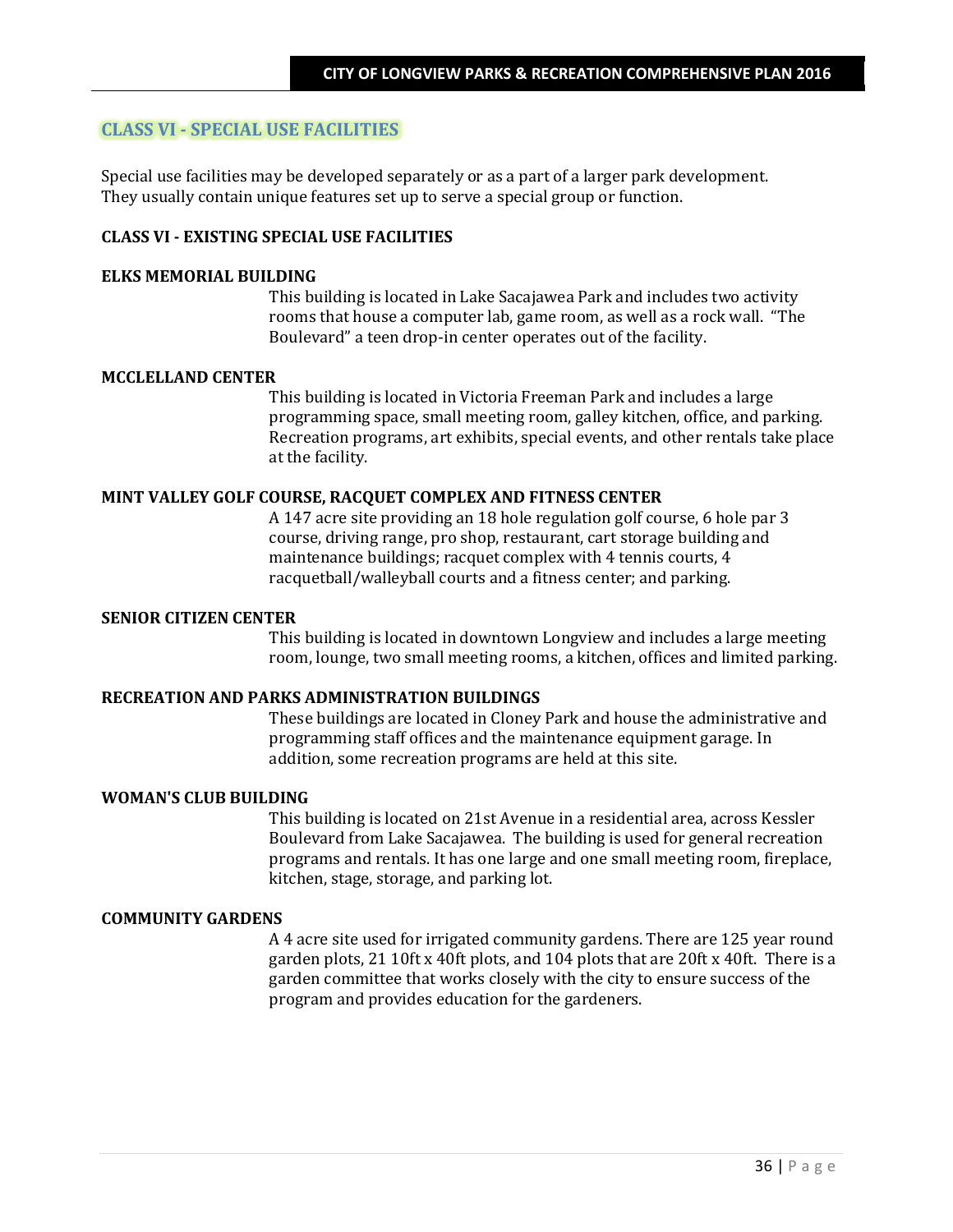| Size:                      | Length of trails will vary depending on geographical restriction, location, or<br>users served.                                                                                                      |                                                        |  |
|----------------------------|------------------------------------------------------------------------------------------------------------------------------------------------------------------------------------------------------|--------------------------------------------------------|--|
| <b>Characteristics:</b>    | A path constructed of varying types of materials (gravel, cement, asphalt, etc.)<br>that enables access to multiple users to connect to nature and community<br>points and inspire healthy activity. |                                                        |  |
| <b>General Use:</b>        |                                                                                                                                                                                                      | Exercise, recreation, and transportation for all ages. |  |
| <b>Service Area:</b>       | 1/2 driving time to reach trailhead                                                                                                                                                                  |                                                        |  |
| <b>Needs Analysis:</b>     |                                                                                                                                                                                                      |                                                        |  |
| Standard:                  |                                                                                                                                                                                                      | $1$ mile/1,000 population                              |  |
| Current Supply:            |                                                                                                                                                                                                      | 9 miles                                                |  |
| Standard required:         |                                                                                                                                                                                                      | 1 mile/1,000 population = $36.6$ miles                 |  |
|                            |                                                                                                                                                                                                      | (based on a population of 36,648)                      |  |
| <b>Current Deficiency:</b> |                                                                                                                                                                                                      | 27.6 miles                                             |  |
| <b>Future Need:</b>        |                                                                                                                                                                                                      | 1 mile/1,000 population = $40$ miles                   |  |
|                            |                                                                                                                                                                                                      | (based on a 2022 population projection $> 41,505$ )    |  |
| <b>Future Deficiency:</b>  |                                                                                                                                                                                                      | 31 miles                                               |  |

## **CLASS VII - TRAILS**

## **CLASS VII - EXISTING TRAILS**

### **ALTRUSA PARK TRAIL**

A 1.3 mile gravel trail that follows along the dike and slough area behind the homes of the Mt. Solo Phase I and II. This trail connects home owners in the west side of Longview to both building developments and to Altrusa Park.

## **CLONEY PARK TRAIL**

A .25 mile paved trail located at Washington Way and 28th Avenue that encircles a playground, open play area, and picnic shelter. Additionally, this trail is located near both the Cloney Skate Park and BMX bike area.

## **HIGHLANDS TRAIL**

This 1.3 mile paved trail features landscaping, benches, streetlights, mutt mitt stations, and trash cans. It is located on the north side of the Industrial Way slough and runs from Carolina Street to Oregon Way. This trail provides access to Archie Anderson Park.

#### **LAKE SACAJAWEA TRAIL**

A 3.6 mile gravel trail circles Lake Sacajawea Park. The trail consists of benches, lighting, pedestrian bridges, playgrounds, picnic tables, picnic structures, arboretum information, rhododendron gardens, fountains, public art, nature watching, Japanese gardens, astrology information, mutt mitt stations, restrooms, and much more.

## **PACIFIC WAY TRAIL**

This 2 mile gravel trail split into two sections features a scenic route along the dike next to ditch #6 on the south side of Pacific Way. The trail begins at 30th Avenue and extends to 48th Avenue. The gate at Mint Valley Golf Course acts as a barrier to access from 38th Avenue- 42nd Avenue.